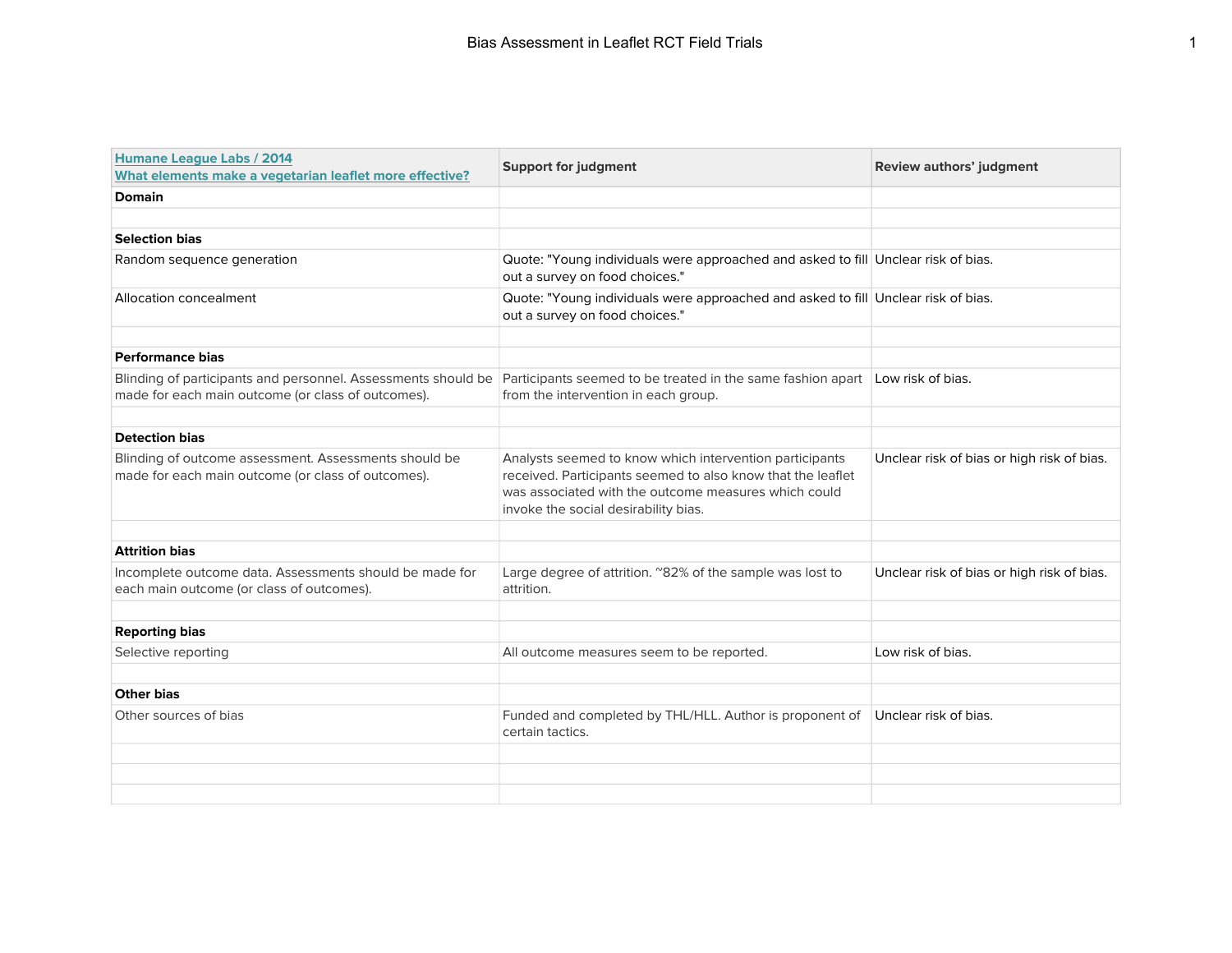| <b>Animal Charity Evaluators/2013</b><br><b>2013 ACE Leafleting Study</b>                                                                                                       | <b>Support for judgement</b>                                                                                                                                                                                                                 | Review authors' judgement                  |
|---------------------------------------------------------------------------------------------------------------------------------------------------------------------------------|----------------------------------------------------------------------------------------------------------------------------------------------------------------------------------------------------------------------------------------------|--------------------------------------------|
| <b>Domain</b>                                                                                                                                                                   |                                                                                                                                                                                                                                              |                                            |
| <b>Selection bias</b>                                                                                                                                                           |                                                                                                                                                                                                                                              |                                            |
| Random sequence generation                                                                                                                                                      | No information on random sequence generation is provided. Unclear risk of bias.                                                                                                                                                              |                                            |
| Allocation concealment                                                                                                                                                          | Subjects not originally assigned to a group at baseline<br>where used in the control group at endline.                                                                                                                                       | High risk of bias.                         |
| <b>Performance bias</b>                                                                                                                                                         |                                                                                                                                                                                                                                              |                                            |
| Blinding of participants and personnel. Assessments should be Participants seemed to be treated in the same fashion apart<br>made for each main outcome (or class of outcomes). | from the intervention in each group. It is possible that some<br>campuses recieved additional leaflets during the study<br>period.                                                                                                           | Unclear risk of bias.                      |
|                                                                                                                                                                                 |                                                                                                                                                                                                                                              |                                            |
| <b>Detection bias</b>                                                                                                                                                           |                                                                                                                                                                                                                                              |                                            |
| Blinding of outcome assessment. Assessments should be<br>made for each main outcome (or class of outcomes).                                                                     | Analysts seemed to know which intervention participants<br>received. Treatment participants seemed somewhat likely to<br>know that the leaflet was associated with the outcome<br>measures, which could invoke the social desirability bias. | Unclear risk of bias or high risk of bias. |
|                                                                                                                                                                                 |                                                                                                                                                                                                                                              |                                            |
| <b>Attrition bias</b>                                                                                                                                                           |                                                                                                                                                                                                                                              |                                            |
| Incomplete outcome data. Assessments should be made for<br>each main outcome (or class of outcomes).                                                                            | Number of leaflets handed out isn't recorded so total<br>amount of attrition is unknown. Also not clear if differential<br>attrition across the groups.                                                                                      | Unclear risk of bias.                      |
| <b>Reporting bias</b>                                                                                                                                                           |                                                                                                                                                                                                                                              |                                            |
| Selective reporting                                                                                                                                                             | All outcome measures seem to be reported.                                                                                                                                                                                                    | Low risk of bias.                          |
|                                                                                                                                                                                 |                                                                                                                                                                                                                                              |                                            |
| <b>Other bias</b>                                                                                                                                                               |                                                                                                                                                                                                                                              |                                            |
| Other sources of bias                                                                                                                                                           | Funded and completed by ACE. Group assignments seems<br>strange.                                                                                                                                                                             | Low risk of bias or unclear risk of bias.  |
|                                                                                                                                                                                 |                                                                                                                                                                                                                                              |                                            |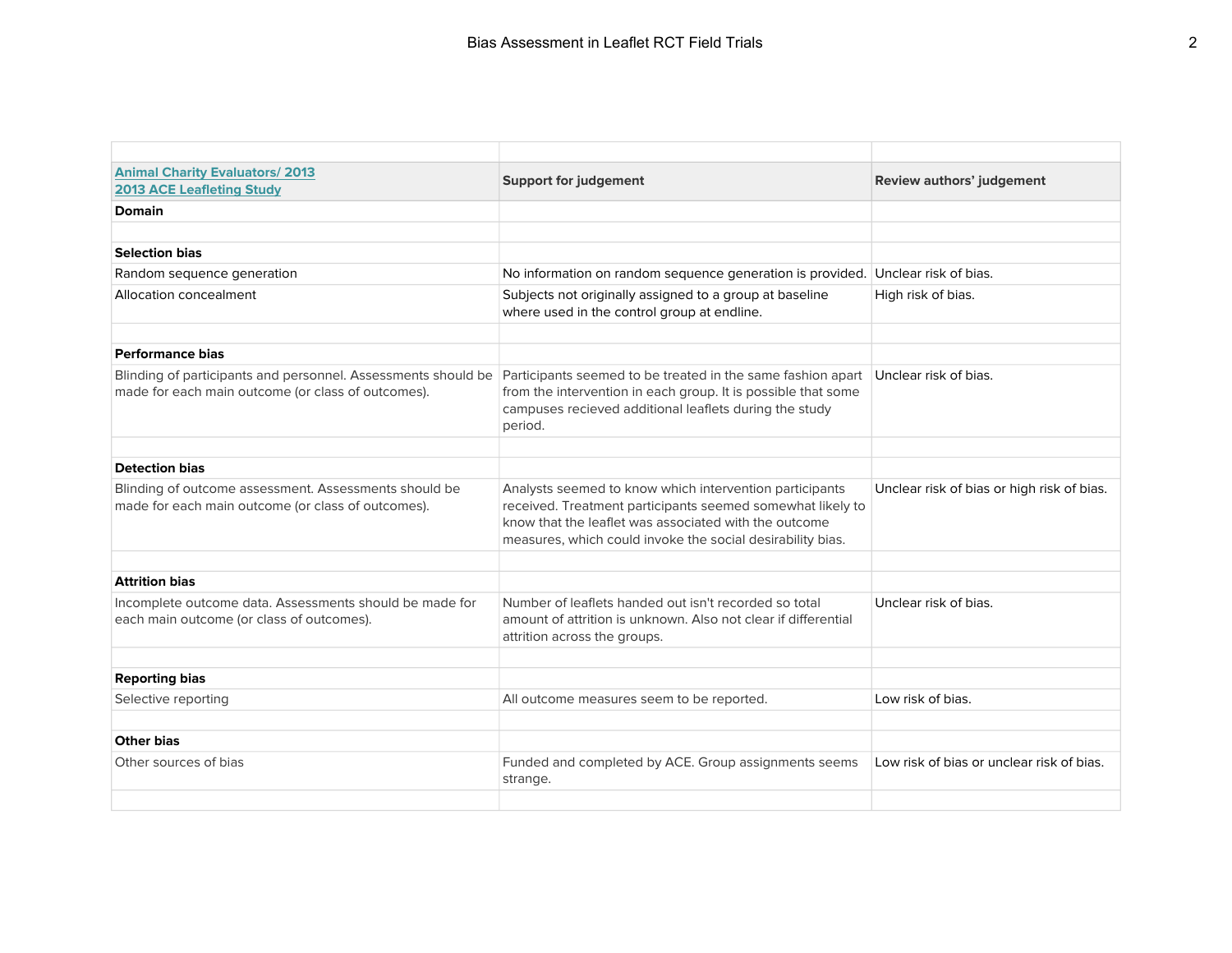| Humane League Labs / 2015<br>Which request creates the most diet change?                                            | <b>Support for judgement</b>                                                                                                                                                                                                             | <b>Review authors' judgement</b>           |
|---------------------------------------------------------------------------------------------------------------------|------------------------------------------------------------------------------------------------------------------------------------------------------------------------------------------------------------------------------------------|--------------------------------------------|
| <b>Domain</b>                                                                                                       |                                                                                                                                                                                                                                          |                                            |
|                                                                                                                     |                                                                                                                                                                                                                                          |                                            |
| <b>Selection bias</b>                                                                                               |                                                                                                                                                                                                                                          |                                            |
| Random sequence generation                                                                                          | No information on random sequence generation is provided. Unclear risk of bias.                                                                                                                                                          |                                            |
| Allocation concealment                                                                                              | Participants or investigators enrolling participants could<br>possibly foresee assignments and thus introduce selection<br>bias.                                                                                                         | Low risk of bias.                          |
| <b>Performance bias</b>                                                                                             |                                                                                                                                                                                                                                          |                                            |
| Blinding of participants and personnel. Assessments should be<br>made for each main outcome (or class of outcomes). | Participants seemed to be treated in the same fashion apart Low risk of bias.<br>from the intervention in each group. It is possible that some<br>campuses recieved additional leaflets during the study<br>period.                      |                                            |
| <b>Detection bias</b>                                                                                               |                                                                                                                                                                                                                                          |                                            |
| Blinding of outcome assessment. Assessments should be<br>made for each main outcome (or class of outcomes).         | Analysts seemed to know which intervention participants<br>received. Treatment participants seemed somewhat likely to<br>know that the leaflet was associated with the outcome<br>measures, which could invoke social desirability bias. | Unclear risk of bias or high risk of bias. |
| <b>Attrition bias</b>                                                                                               |                                                                                                                                                                                                                                          |                                            |
|                                                                                                                     |                                                                                                                                                                                                                                          |                                            |
| Incomplete outcome data. Assessments should be made for<br>each main outcome (or class of outcomes).                | "62% of the sample lost to attrition. Not clear if differential<br>attrition across the groups.                                                                                                                                          | Unclear risk of bias.                      |
| <b>Reporting bias</b>                                                                                               |                                                                                                                                                                                                                                          |                                            |
| Selective reporting                                                                                                 | All outcome measures seem to be reported. Results from 16<br>page leaflet were excluded from this study.                                                                                                                                 | Unclear risk of bias.                      |
|                                                                                                                     |                                                                                                                                                                                                                                          |                                            |
| <b>Other bias</b>                                                                                                   |                                                                                                                                                                                                                                          |                                            |
| Other sources of bias                                                                                               | Funded and completed by HLLs. A key investigator is<br>proponent of certain tactics.                                                                                                                                                     | Low risk or unclear risk of bias.          |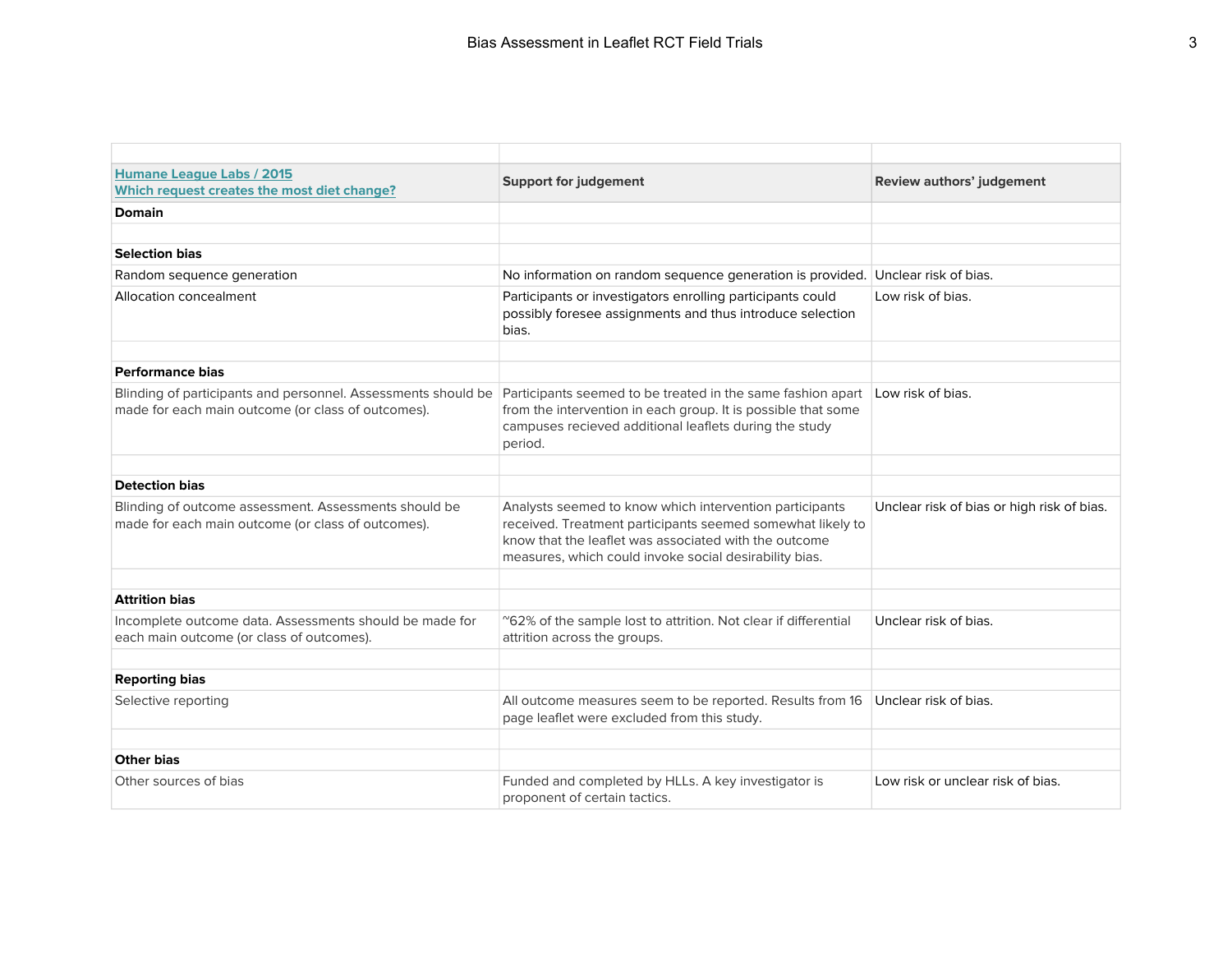| Hennessy / 2016<br>The Impact of Information on Animal Product Consumption                                                                                                                        | <b>Support for judgement</b>                                                                                                                                                                                                             | Review authors' judgement                  |
|---------------------------------------------------------------------------------------------------------------------------------------------------------------------------------------------------|------------------------------------------------------------------------------------------------------------------------------------------------------------------------------------------------------------------------------------------|--------------------------------------------|
| <b>Domain</b>                                                                                                                                                                                     |                                                                                                                                                                                                                                          |                                            |
|                                                                                                                                                                                                   |                                                                                                                                                                                                                                          |                                            |
| <b>Selection bias</b>                                                                                                                                                                             |                                                                                                                                                                                                                                          |                                            |
| Random sequence generation                                                                                                                                                                        | No information on random sequence generation is provided. Unclear risk of bias.                                                                                                                                                          |                                            |
| <b>Allocation concealment</b>                                                                                                                                                                     | Participants or investigators enrolling participants could<br>possibily foresee assignments and thus introduce selection<br>bias.                                                                                                        | Low risk of bias.                          |
| Performance bias                                                                                                                                                                                  |                                                                                                                                                                                                                                          |                                            |
| Blinding of participants and personnel. Assessments should be Participants seemed to be treated in the same fashion apart Low risk of bias.<br>made for each main outcome (or class of outcomes). | from the intervention in each group. It is possible that some<br>campuses recieved additional leaflets during the study<br>period.                                                                                                       |                                            |
| <b>Detection bias</b>                                                                                                                                                                             |                                                                                                                                                                                                                                          |                                            |
|                                                                                                                                                                                                   |                                                                                                                                                                                                                                          |                                            |
| Blinding of outcome assessment. Assessments should be<br>made for each main outcome (or class of outcomes).                                                                                       | Analysts seemed to know which intervention participants<br>received. Treatment participants seemed somewhat likely to<br>know that the leaflet was associated with the outcome<br>measures, which could invoke social desirability bias. | Unclear risk of bias or high risk of bias. |
|                                                                                                                                                                                                   |                                                                                                                                                                                                                                          |                                            |
| <b>Attrition bias</b>                                                                                                                                                                             |                                                                                                                                                                                                                                          |                                            |
| Incomplete outcome data. Assessments should be made for<br>each main outcome (or class of outcomes).                                                                                              | "54% of the sample lost to attrition. Not clear if differential<br>attrition across the groups.                                                                                                                                          | Unclear risk of bias.                      |
|                                                                                                                                                                                                   |                                                                                                                                                                                                                                          |                                            |
| <b>Reporting bias</b>                                                                                                                                                                             |                                                                                                                                                                                                                                          |                                            |
| Selective reporting                                                                                                                                                                               | All outcome measures seem to be reported. Results from 16<br>page leaflet were excluded from this study.                                                                                                                                 | Low risk of bias.                          |
|                                                                                                                                                                                                   |                                                                                                                                                                                                                                          |                                            |
| <b>Other bias</b>                                                                                                                                                                                 |                                                                                                                                                                                                                                          |                                            |
| Other sources of bias                                                                                                                                                                             | Completed by investigator with affiliations to VO.                                                                                                                                                                                       | Low risk or unclear risk of bias.          |
|                                                                                                                                                                                                   |                                                                                                                                                                                                                                          |                                            |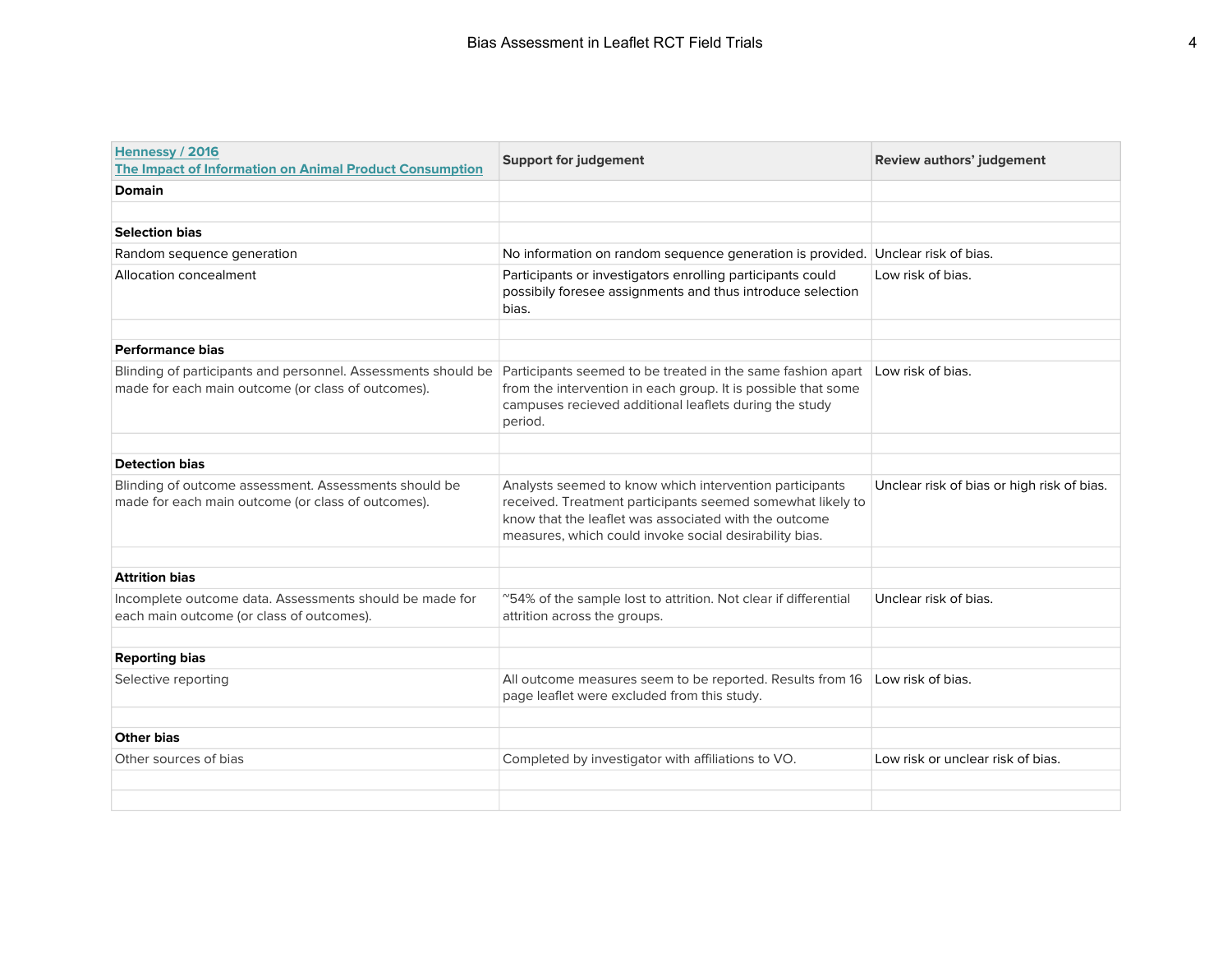| <b>Flens et al / 2017</b><br>The Effectiveness of Leafleting on Reducing the<br><b>Consumption of Animal Products in Dutch Students</b> | <b>Support for judgement</b>                                                                                                                                                                                                             | <b>Review authors' judgement</b>           |
|-----------------------------------------------------------------------------------------------------------------------------------------|------------------------------------------------------------------------------------------------------------------------------------------------------------------------------------------------------------------------------------------|--------------------------------------------|
| <b>Domain</b>                                                                                                                           |                                                                                                                                                                                                                                          |                                            |
|                                                                                                                                         |                                                                                                                                                                                                                                          |                                            |
| <b>Selection bias</b>                                                                                                                   |                                                                                                                                                                                                                                          |                                            |
| Random sequence generation                                                                                                              | No information on random sequence generation is provided. Unclear risk of bias.                                                                                                                                                          |                                            |
| Allocation concealment                                                                                                                  | Investigators enrolling participants could possibily foresee<br>assignments and thus introduce selection bias.                                                                                                                           | Low risk of bias.                          |
|                                                                                                                                         |                                                                                                                                                                                                                                          |                                            |
| <b>Performance bias</b>                                                                                                                 |                                                                                                                                                                                                                                          |                                            |
| Blinding of participants and personnel. Assessments should be<br>made for each main outcome (or class of outcomes).                     | Participants seemed to be treated in the same fashion apart<br>from the intervention in each group.                                                                                                                                      | Low risk of bias.                          |
|                                                                                                                                         |                                                                                                                                                                                                                                          |                                            |
| <b>Detection bias</b>                                                                                                                   |                                                                                                                                                                                                                                          |                                            |
| Blinding of outcome assessment. Assessments should be<br>made for each main outcome (or class of outcomes).                             | Analysts seemed to know which intervention participants<br>received. Treatment participants seemed somewhat likely to<br>know that the leaflet was associated with the outcome<br>measures, which could invoke social desirability bias. | Unclear risk of bias or high risk of bias. |
|                                                                                                                                         |                                                                                                                                                                                                                                          |                                            |
| <b>Attrition bias</b>                                                                                                                   |                                                                                                                                                                                                                                          |                                            |
| Incomplete outcome data. Assessments should be made for<br>each main outcome (or class of outcomes).                                    | Number of leaflets handed out isn't recorded so total<br>amount of attrition is unknown. Also not clear if differential<br>attrition across the groups.                                                                                  | Unclear risk of bias.                      |
|                                                                                                                                         |                                                                                                                                                                                                                                          |                                            |
| <b>Reporting bias</b>                                                                                                                   |                                                                                                                                                                                                                                          |                                            |
| Selective reporting                                                                                                                     | All outcome measures seem to be reported.                                                                                                                                                                                                | Low risk of bias.                          |
| <b>Other bias</b>                                                                                                                       |                                                                                                                                                                                                                                          |                                            |
| Other sources of bias                                                                                                                   |                                                                                                                                                                                                                                          | Low risk or unclear risk of bias.          |
|                                                                                                                                         | Funded and completed by animal advocacy organization.                                                                                                                                                                                    |                                            |
|                                                                                                                                         |                                                                                                                                                                                                                                          |                                            |
|                                                                                                                                         |                                                                                                                                                                                                                                          |                                            |